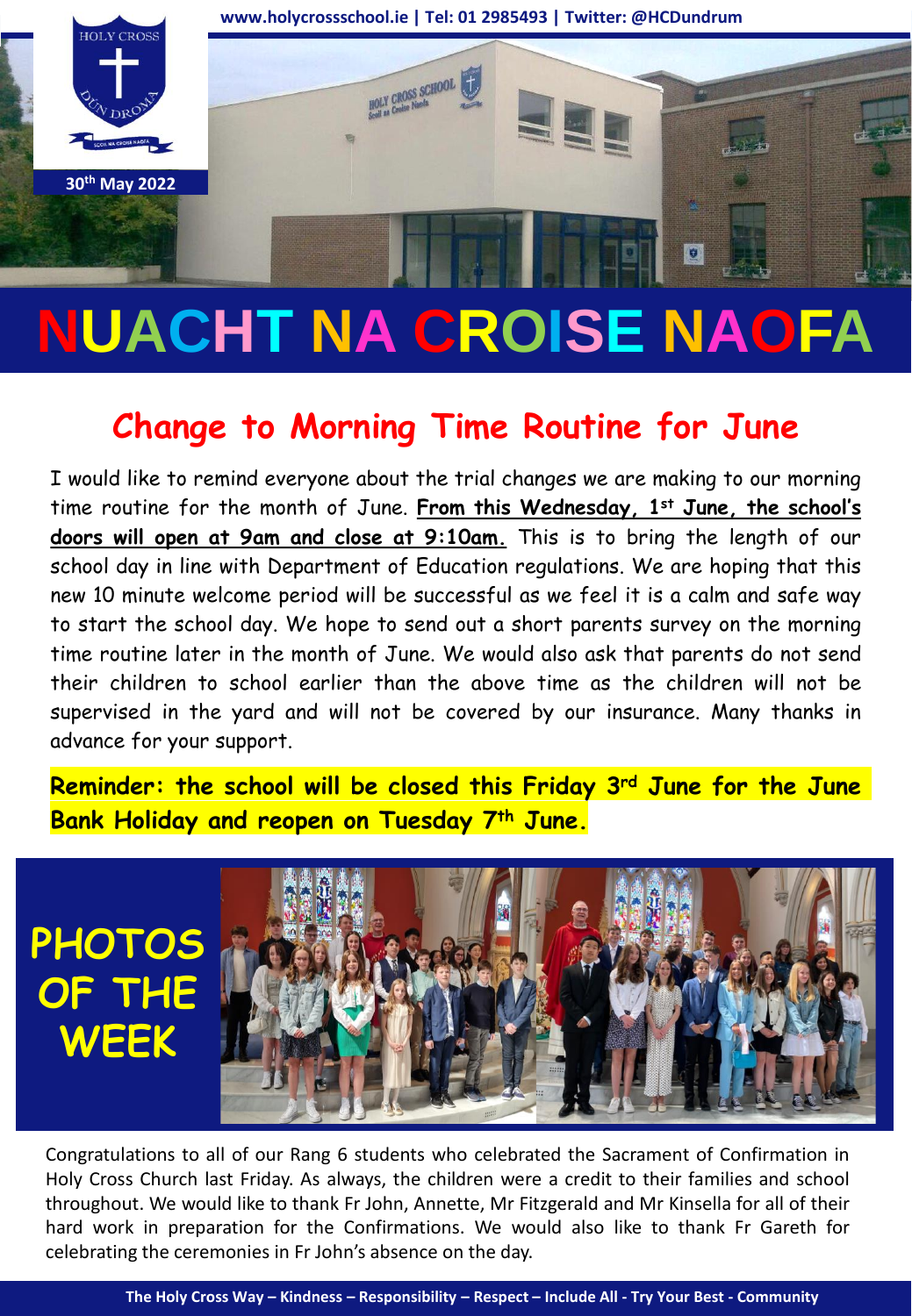

#### **Booklists**

Many thanks to all of the parents who have paid for next year's booklists already. This Friday, 3rd of June is the closing date for payment of booklist monies for next September. If you have any questions regarding the booklists or issues paying before this date, please feel free to contact the office to discuss.

Please let the office know if your child will not be returning next September to Holy Cross as we have waiting lists for all of our classes. Míle Buíochas.

## **Best of Luck to our Santry Athletes**

We would like to wish our girls and boys athletics teams all the very best today as they travel to Morton Stadium in Santry to take part in the annual Cumann na mBunscol Athletics competition. They have been training diligently over the last few weeks with their coaches Mr. Kelly and Mr. Kinsella and we have no doubt they will do us proud!

**Note: no GAA matches or training this week.**

## **Summer Art & Sport Camp**

From the 4th -8th July the Summer Art & Sport Camp will return to Holy Cross for all pupils.

Ms. Kearns and Mr. Fitzgerald will provide further information on signing up for the camp in next week's Nuachtlitir.